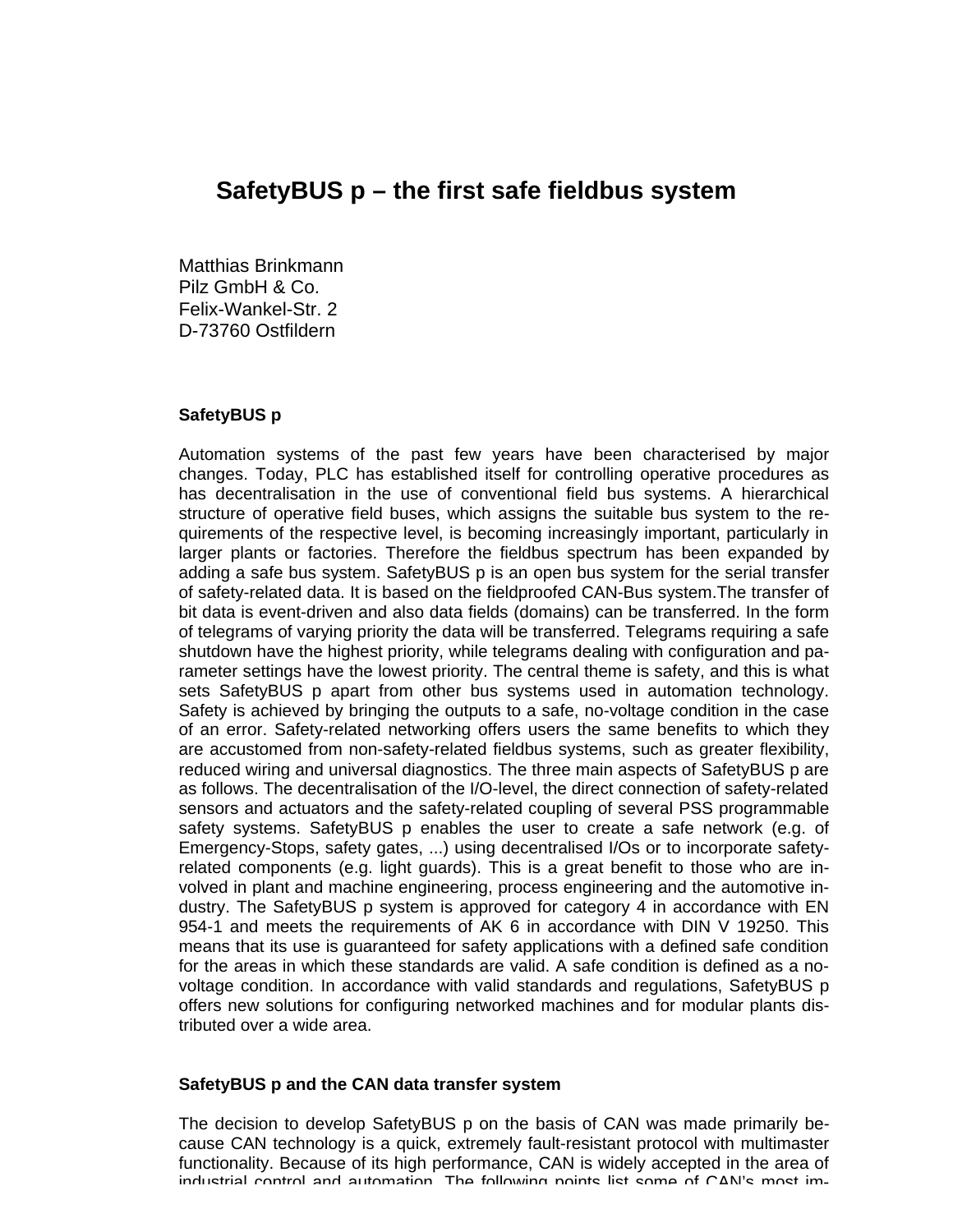free, non-destructive bus access via dominant and recessive bit coding; the 15 bit CRC error management with a max. hamming distance of 6; a permanent synchronisation of the clock generators of individual bus nodes using stuff bits as well as the transmitter obtains acknowledgement that the message has been received by at least one subscriber. This is done by the ACK bit. The SafetyBUS p data communications system has been developed on the basis of non-safety-related CAN, in conjunction with additional fault detection measures. As far as data is concerned, SafetyBUS p is a communications system. It is specified by the layers 7, 2 and 1 of the ISO/OSI-Model. Layer 7 is used by the application (in this case SafetyBUS p) and layers 1 and 2 by the communications medium, i.e. CAN. Data flow is from layer 7 to layer 1. Usable data from Layer 7 continuously receives additional data for telegram checking from the communications side of Layer 7 and subsequent layers. This produces newer, longer telegrams. If data travels in the opposite direction, i.e. from Layer 1 to Layer 7, the length of the telegram will be reduced by the information required within the respective layer for checking purposes. The remainder is passed on to the next highest layer, where the process is repeated. Finally the application receives the actual usable data. The physical structure of SafetyBUS p corresponds therefore to that of the CAN-bus. However, as CAN is not able to detect all data transfer errors, additional fault detection measures are required. These are covered partly in the Application Layer and partly in Network Management. Only these additional measures make CAN-Bus into a failsafe bus, SafetyBUS p. As SafetyBUS p uses CAN as its communications medium, its main features are fixed. The linear bus structure with the advantage that the system can remain fully functional even if a subscriber should fail. The multimaster principle that each bus subscriber has the opportunity to actively place data on the bus. The event-driven data transfer which guarantees that the bus is only used when necessary. The bitwise arbitration where each emitter checks whether the signal it send is actually present on the bus.

### **SafetyBUS p Basics**

As SafetyBUS p uses CAN as its communications medium, its main features are fixed. The following points are specific to SafetyBUS p. Each bus configuration has exactly one Management Device. The MD performs management functions and is not involved in the transport of usable data. The functions are the setting of the transmission rate; the configuration of the bus subscribers; the cyclical connection test (life monitoring) for all bus subscribers; the starting of I/O-Groups; the navigation of the bus errror stack containing all the faults registered via the bus system and the preparation of diagnostic information. The Logic Device is an "intelligent" function device for processing data (on the PSS this function is performed by the user program).The functions of the LD are the establishment of a connection with allocated I/ODs during the configuration phase; the cyclical connection test (life monitoring) for all allocated I/Ods; the reading of the inputs of all allocated I/ODs (LD is slave), the writing of the outputs of all allocated I/ODs and the processing of the user program. The Server Devices (I/OD) are bus subscribers which have input and output data but are not involved in logic information processing. Each I/OD independently carries out test and monitoring functions. I/O's are self monitoring and have their own error stack. An I/OD can also be located within an LD. This is then referred to as a virtual I/OD. Virtual I/ODs enable data to be exchanged from LD to LD. A SafetyBUS p - PSS (**P**rogrammable **S**afety **S**ystem) can have all the device units named above. Devices such as valve terminals, light guards, PSS SB DI8O8 only have the I/OD part. The forming of I/O-Groups is another topic. Plants are frequently subdivided into several functional units. Bus segments located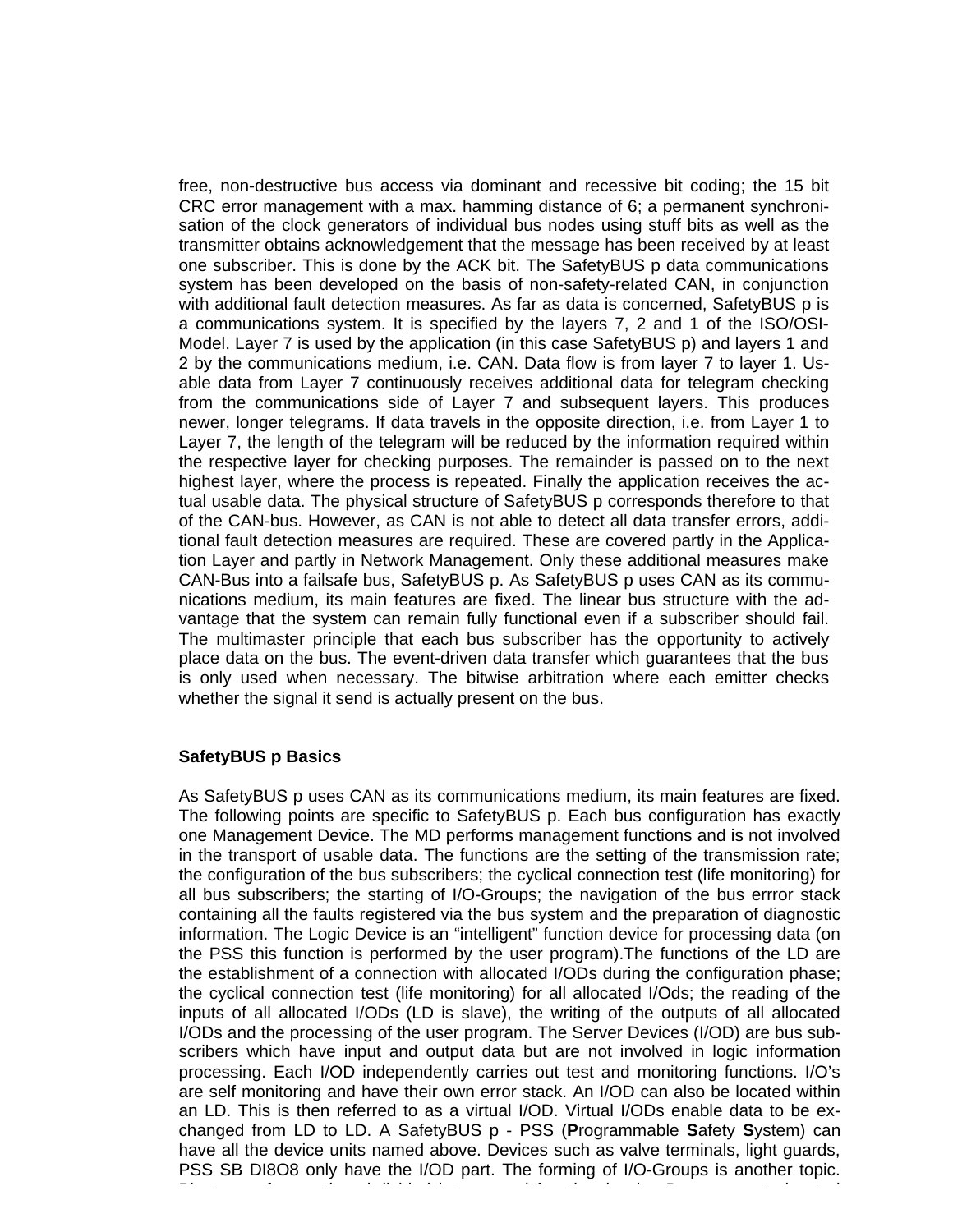BUS p is that, if an error occurs within an I/O-Group, only the affected I/O-Group will be shut down. A maximum of 32 I/O-Groups (0-31) can be formed; each I/O-Group must be assigned to an LD. If an I/O-Group contains several LDs you will have to define a Master-LD. The MD will only issue a start command to I/O-Groups that are complete and error-free. I/OD inputs and outputs should only be assigned to the LD that needs the data for processing. This can increase the availability of a plant considerably. If a bus subscriber within an I/O-Group fails, only subscribers belonging to that particular I/O-Group need to be shut down safely. The access to SafetyBUS p data is controlled through access rights, which are established when SafetyBUS p is programmed. Certain SafetyBUS p functions can only be acessed via the MD. These are: the bus configuration, the maintenance, the reading of all the device error stacks, the reading of the manufacturer's ID of each individual bus subscriber and the reading of the configuration list. A Master-LD is permitted to read the I/OD inputs and write to the I/OD outputs within all its allocated I/O-Groups. The Master-LD therefore has also read/write access to all I/ODs in the I/O-Groups allocated to it. Cross-connection between Master-LDs is not permitted. This means that two Master-LDs, on which the virtual I/ODs are activated, cannot have read/write access to the virtual I/OD on the other. When a Master-LD is configured in an I/O-Group, all other LDs are automatically given Slave status. These Slave-LD has read only access to all I/ODs in its I/O-Group.

## **SafetyBUS p Functionality**

Extensive fault detection measures are required in order to use CAN as a transport medium for safety-related data. The telegram structure of SafetyBUS p and the way in which it is handled guarantees that the following errors will be safely detected: The Loss, Repetition, Insertion, Corruption or Delay of data will be detected. But not all fault detection measures for the above errors have to be used on all telegrams. If an error occurs, the affected I/O-Group will be stopped, or will be prevented from even starting. One general measure for safeguarding the transfer of telegrams is to include the target address. This means that each recipient is able to detect whether or not the message is intended for it. Telegrams with a different address will not be processed. To detect a data loss, the receiver will send an acknowledgement telegram to confirm that it has received the message. If the acknowledgement telegram fails to materialise, it can be assumed that the telegram has been lost en route. These acknowledgement telegrams are generally monitored for time. The detecting of repetition and insertion in the case of event-driven telegrams, will be solved by including an event counter. The counter status on the issued telegram is compared with the counter status received in the acknowledgement telegram. This means that response telegrams can clearly be assigned. In the case of connection test telegrams, a key code is incorporated into the telegram instead of the event counter. The rest of the procedure is identical to that of the event counter. As well as safeguarding the transfer of telegrams, the security of the transferred data must also be guaranteed. In this case the procedure used is one that is common with serial data transfer, the CR-Check. The RC check character is 16 bits wide. The entering of timeout periods when programming the bus system enables dynamic monitoring of communication.The Cycle Timeout is used to monitor telegrams within the connection test (life monitoring). The Event Timeout is used to check whether bit data has been acknowledged in time by the recipient. The Domain Timeout monitors the transfer of data fields.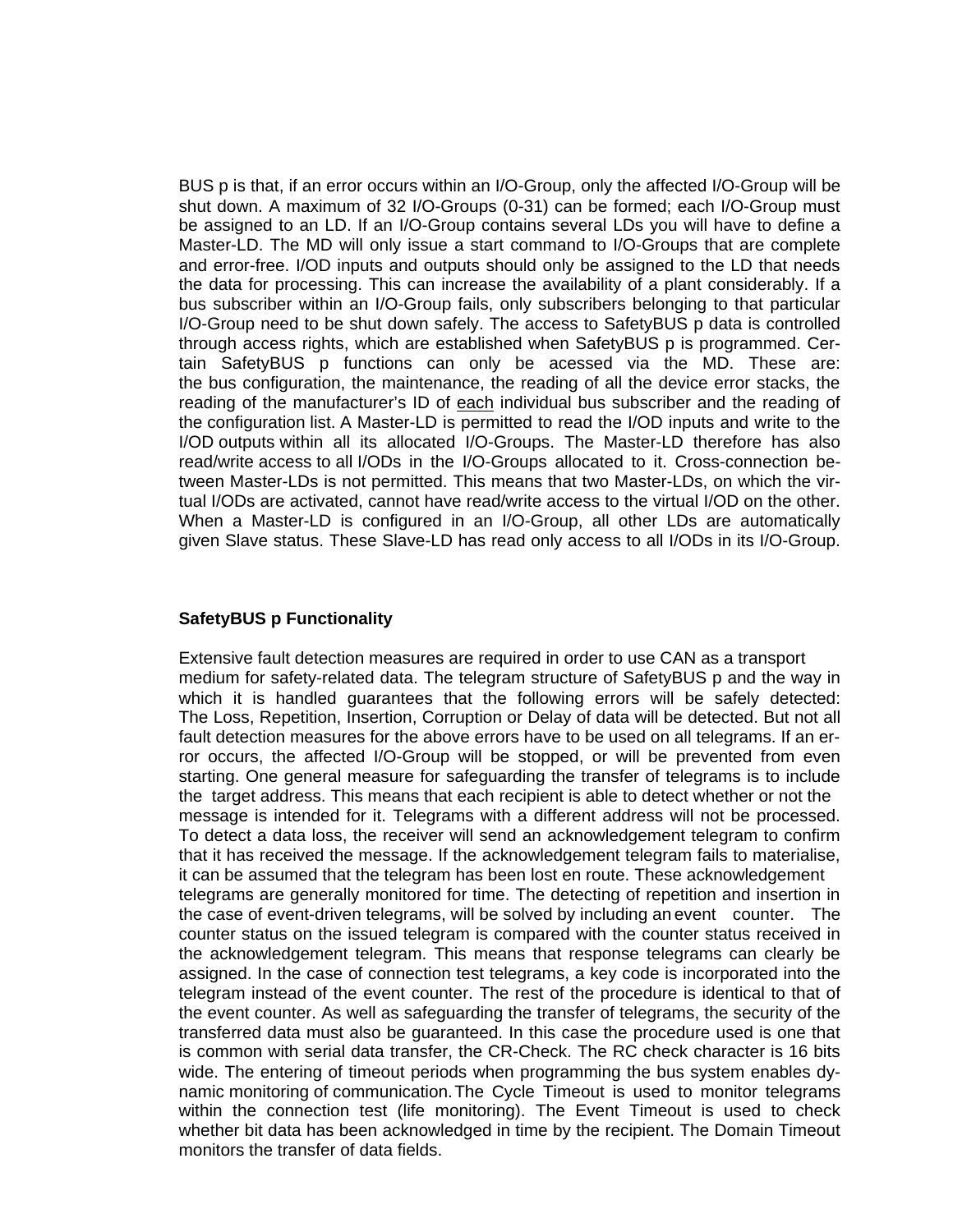## **Telegram structure/types**

SafetyBUS p telegrams are a maximum of 8 bytes in length and mainly consist of a header for the telegram type ID, target address, bytes of usable data and the CRCcheck sum. Telegrams are prioritised using an 11 bit SafetyBUS p identifier. Telegrams which have "1" as the first bit in the identifier are not evaluated by SafetyBUS p. The identifier contains 8 message priorities and the send address. The SafetyBUS p identifier and telegram are a component part of CAN-Standard-Frame.



Fig.: SafetyBUS p telegrams within the CAN-Standard-Frame

# **Creating SafetyBUS p devices using the I/OD chip set**

The I/OD chip set from Pilz GmbH & Co. (certified by BG EM III / HZ) enables safety component manufacturers to generate their own products as SafetyBUS p-compatible Servers. The chip set consists of Chip A and Chip B, and is used to create a connection to SafetyBUS p that has both redundancy and diversity. The connection to the application ("external device manufacturer") is made via a multifunctional port (MFP). It is the responsibility of the user / device manufacturer to ensure that the MFP is operated safely. The chip set ensures that the user's usable data is safely embedded in a SafetyBUS p telegram. It also guarantees that the usable data destined for the device is extracted safely from a SafetyBUS p telegram. The chip set is designed to meet the requirements of category 4 in accordance with DIN EN 954-1/3.97 and AK 6 in accordance with DIN VDE 19250/5.94. But also the following essential requirements must be in place before implementing a SafetyBUS p Server. The manufacturer's ID and device data to identify the device. Each device on SafetyBUS p must correspond to a device profile. And last but not least the device must have passed a conformity test.